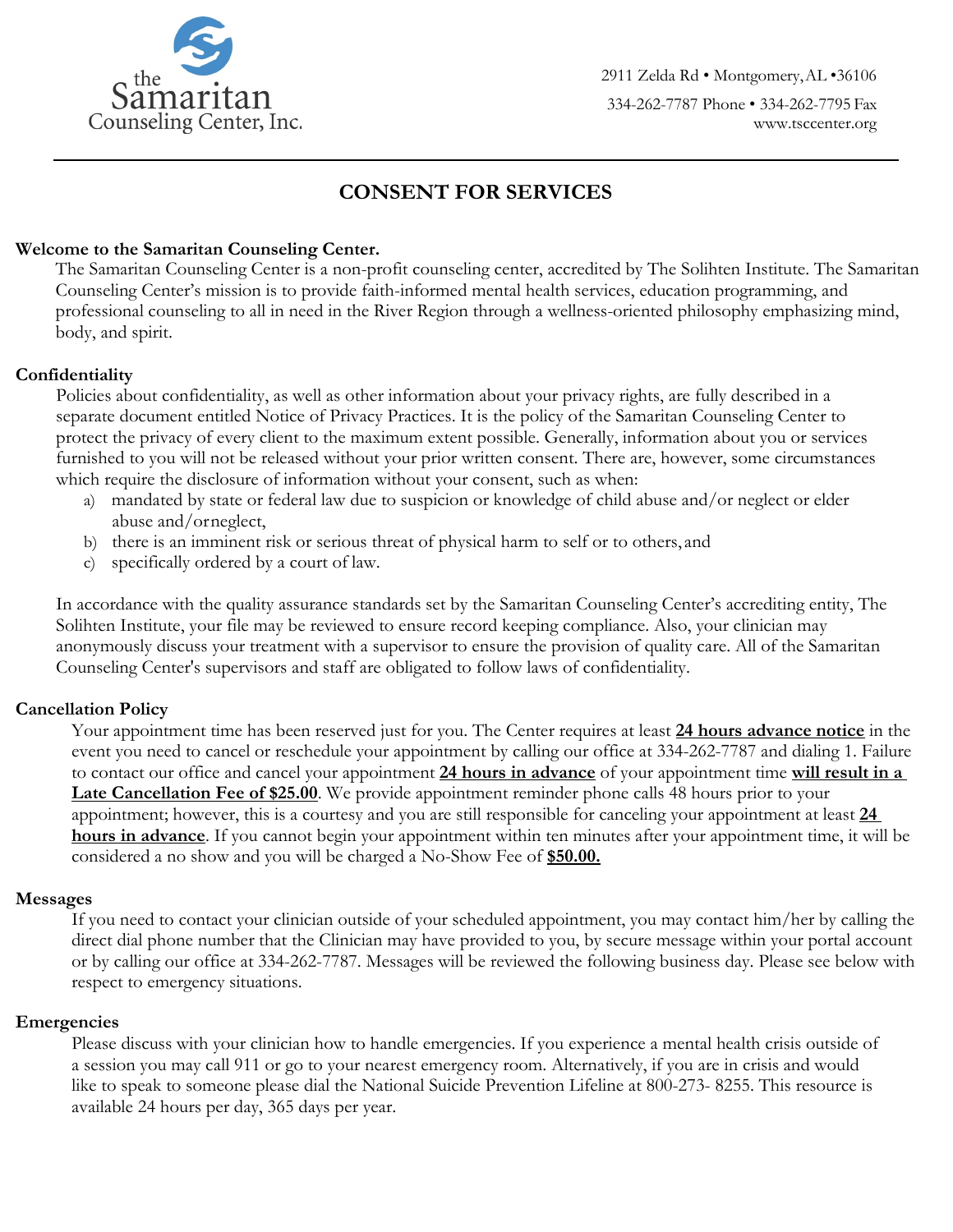#### **Fees and Insurance**

The fee for your sessions is discussed during your intake/scheduling process. Your self-payment fee, co-payment, co-insurance, or deductible is expected at your appointment time. The Center accepts cash, checks, Visa, Mastercard, Discover and American Express.

The Samaritan Counseling Center accepts Medicare and many other insurance companies as either in-network or outof-network. Coverage with each company varies per the individual clinician. As a courtesy, our Center verifies eligibility and benefits; however, it is your responsibility to follow-up with the insurance company to verify coverage for services with assigned clinician under your policy and notify our office of any discrepancies in our verification process.

The Samaritan Counseling Center assists in filing claims and seeking payment. The Samaritan Counseling Center cannot guarantee insurance payment. If the insurance company does not pay our Center within 90 days, the unpaid balance is due by Client or Guarantor.

Employee Assistance Programs require a pre-authorization and some insurance policies require a physician referral. It is the responsibility of the client to obtain timely authorizations and physician referrals for coverage.

Fee assistance may be provided through our Jeremiah 29:11 Client Assistance Fund. Eligibility is required and is dependent on available funds in our Jeremiah 29:11 Client Assistance Fund.

The Samaritan Counseling Center is a non-profit counseling center and timeliness of payments is important. Accounts that become more than ninety (90) days past due may be forwarded to Holloway Collection Services for collection. Holloway Collection Services adds an additional 33.33% to debt owed to the Center. I accept the fee charges for services as a legal and lawful debt and I agree to pay amount past due to The Center including any/all costs of collection.

# **Client Rights**

All clients of the Samaritan Counseling Center maintain their rights to the following:

Personal Rights

- 1) The Client must be treated with dignity and respect, free from any verbal, physical, emotional, or sexual abuse.
- 2) The Client has the right to have staff make fair and reasonable decisions about treatment and care.
- 3) The Client may not be filmed, taped, or photographed unless he/she agrees to it.

# Treatment and Related Rights

- 1) The Client must be provided prompt and adequate treatment and services appropriate forthem.
- 2) The Client must be allowed to participate in the planning of their treatment and care.
- 3) No treatment may be given to the client without written, informed consent, unless it is an emergency to prevent serious physical harm to self or others, or a court orders it.
- 4) The Client must be informed in writing of any costs of care and treatment for which he/she or relatives may have to pay.
- Record Privacy and Access
- 1) See HIPAA Privacy Practices notice.

# **Grievances**

The Samaritan Counseling Center aims to provide all our clients with high-quality mental health care that will offer hope and healing. In the event you are dissatisfied with the services you or your loved one receive; you retain the right to advocate on your/their behalf.

For clinical complaints, the procedures are as follows:

Step 1: Clients are encouraged to talk with the clinician to see if the complaint can be responded to and resolved at that level. Step 2: If the client and clinician cannot achieve satisfactory resolution to the complaint, the client may contact the Clinical Director (Rebecca Morris, Ed. S., LPC-S; 334-262-7787). Step 3: If the client and Clinical Director cannot achieve a satisfactory resolution to the complaint the client may present a written statement describing the complaint to the Executive Director, Mr. Cary Kuhlmann, who will respond to the complaint within 30 days.